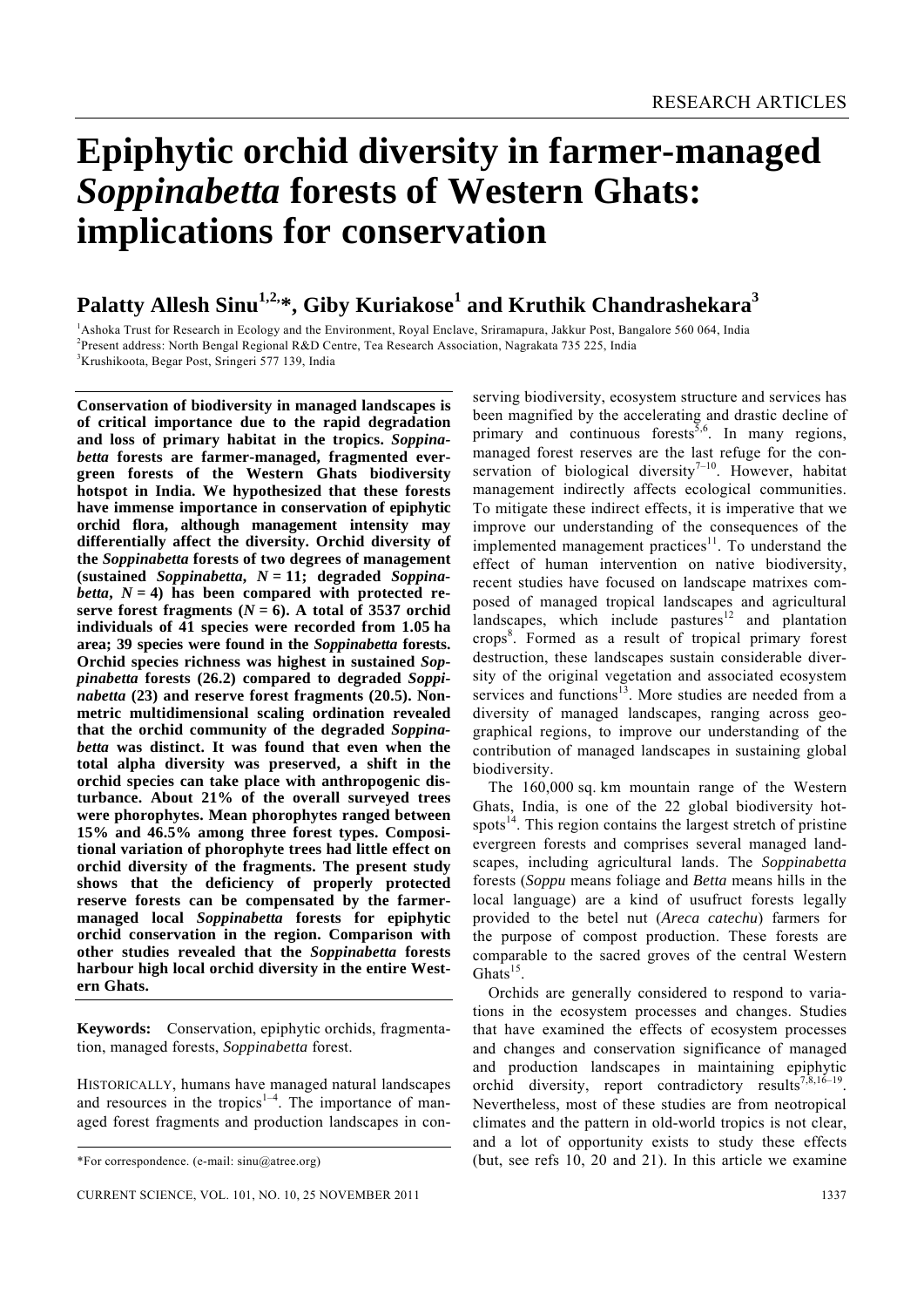

**Figure 1.** Photographs of a sustained *Soppinabetta* forest (*a*), a degraded *Soppinabetta* forest (*b*) and a reserve forest (*c*) of Sringeri area in the central Western Ghats, India.

the epiphytic orchid floristic diversity in fragmented, human-influenced forests of the Western Ghats. This study is part of an ongoing research programme analysing the efficiency of farmer-managed *Soppinabetta* forests in conserving biodiversity and biotic interactions in fragmented landscapes. To understand how the orchid community responds to different levels of disturbance in the *Soppinabetta* forest landscape, we compared the orchid diversity undergoing two management regimes. This study reports on the contribution of the *Soppinabetta* forests in preserving the regional orchid flora and provides critical information that will aid in the development of more appropriate management practices to conserve the local orchid biodiversity.

#### **Methods**

#### *Study area*

The study was carried out in Sringeri Taluk  $(=$  sub district; 12°55′–13°54′N and 75°01′–75°22′E), Chikmagalur District, Karnataka, India. The study was conducted between August 2006 and November 2007. Sringeri is a sparsely populated  $($  < 100 people per sq. km) Taluk, with forest covering 75% of the area. The forests are located on the eastern slope of the Western Ghats and border the pristine wet evergreen forests of Kudremukh National Park and the wet evergreen forests of Agumbe in the western slope of the Western Ghats. The mean altitude of Sringeri is 725 m asl. The majority of precipitation occurs during the southwest monsoon (June–September). Total rainfall during the study years, 2006 and 2007, was 4250 and 4825 mm respectively (unpublished data). Mean daily maximum temperature varies between 22.8°C (July) and 35.1°C (April) (courtesy: Sringeri municipality).

 The *Soppinabetta* forests of Sringeri are a component of a mosaic of agricultural lands, such as betel nut and coffee orchards, rice paddies and protected reserve forest (RF) fragments (Figure 1 *a*). They are the parts of RFs that were leased to areca growers for sustainable use of organic resources for the production of compost more than a century  $ago^{22}$ . Nearly 55% of the total geographical area of Sringeri is composed of *Soppinabetta* forests of various sizes (0.1–1.5 ha; courtesy: Sringeri Taluk Office). The alpha diversity of tree species of these forests is comparable to that of Kudremukh National Park at similar altitude, but considerable differences exist in species composition<sup>23</sup>. For local farmers, *Soppinabetta* forests are a vital resourceful land as they supply leaf litter and green leaves. Management plans incorporate forest sustainability with direct farmer involvement in forest resources use and protection, specifically by providing the farmers with rotational collection (once in three years) of organic material (leaf litter and green foliage) from a given forest area (sustained *Soppinabetta* (SSB) forests); this practice has continued since its implementation (pers. commun.). Few farmers have violated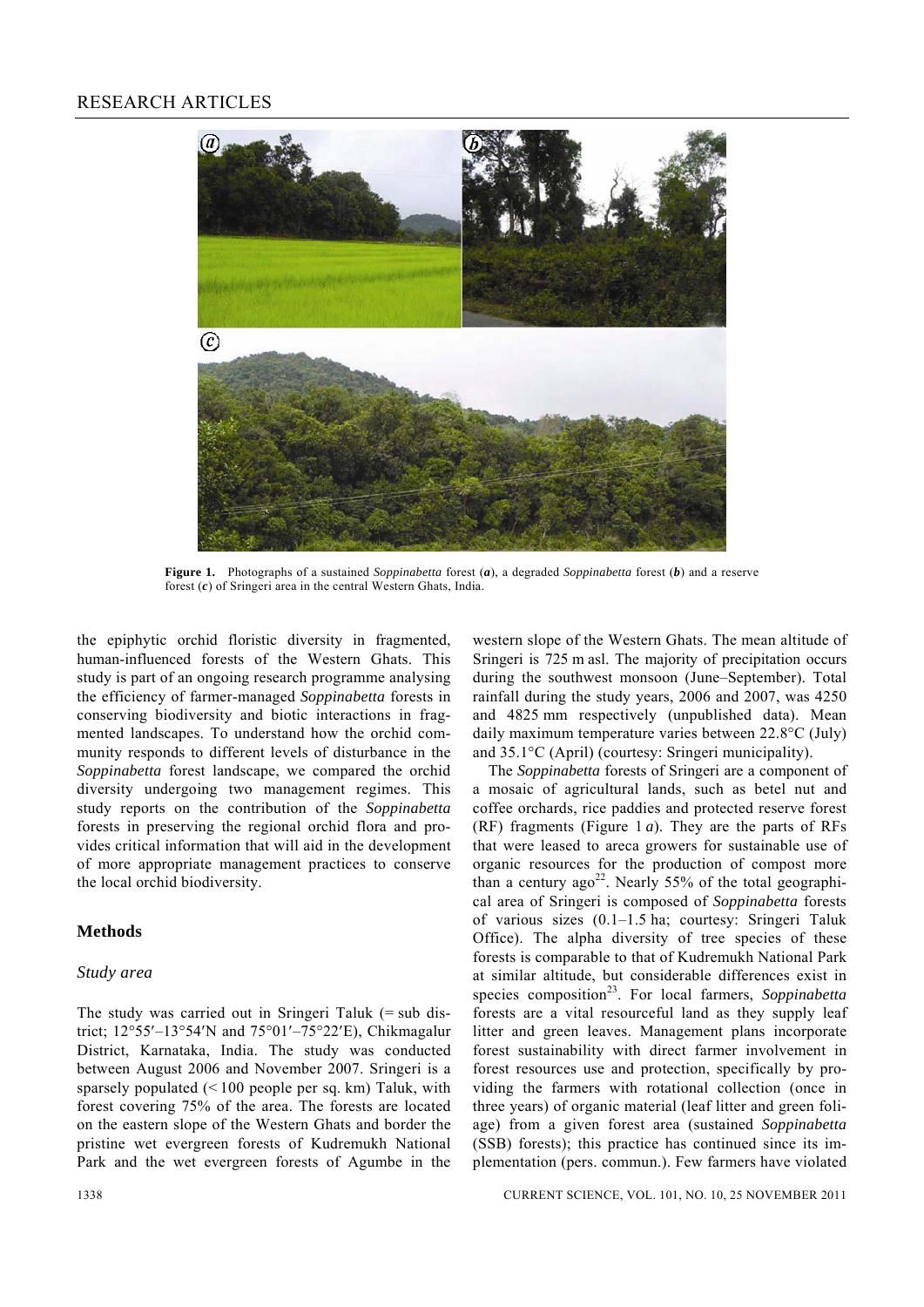the practice of rotational use of forest products some decades ago and the dependency has increased. In order to collect more compost raw material and fuel wood, primary branches of trees were being felled frequently, resulting in the trees growing short and stunted, and distributing them sparsely (degraded *Soppinabetta* (DSB) forests). DSB forests have a corresponding thinning in canopy structure of trees (Figure 1 *b*). Forest fragments of SSB maintain good habitat quality in terms of canopy structure and species composition and are comparable to RFs of the region (Figure 1 *c*). The earlier management of *Soppinabetta* forests included selective growing of certain high leaf-producing tree species such as coppicing dipterocarpaceans23. This has resulted in many *Soppinabetta* forest fragments growing with monodominant species. Although RFs are under the control of the Forest Department, poor conservation practices make them accessible to landless poor (below poverty line) people who unsustainably collect firewood and construction materials. Felling and logging are also frequent in RFs.

 Recently, government has resurveyed all the *Soppinabetta* forests and relabelled them as RFs in order to declare them as a buffer zone of the Kudremukh National Park. Recent household surveys have shown that the management of *Soppinabetta* forests by the farmers is a fine example of reconciliation ecology (Sinu *et al.*, unpublished).

#### *Sampling design and data analyses*

We established 21 study plots in three management types of varying tree species composition and structural heterogeneity: 11 in SSB fragments, 4 in DSB forest fragments and 6 in RF fragments (Figure 2). Maximum attention was given to selecting study plots of all the three management types in the same study location, but this could be achieved only in two locations. In other study locations comparable SSB and RF fragments were obtained adjacent to each other. The DSB fragments were restrictted to certain areas of Sringeri and we could include only four fragments in the study. Table 1 provides a general description of the study plots. However, all the study sites are located in about 20 km radius from Sringeri town and are comparable in topography, vegetation, soil, etc.

 Belt transects were used to sample the orchid community. A single belt transect of  $100 \times 5$  m<sup>2</sup> was laid within 100 m from the forest edge. Trees, liana and their saplings (hereafter, trees) were identified and counts were recorded in each of the study plots. Plants associated with orchids (phorophytes) were separately recorded and percentage of phorophytes in each study plot was calculated. A binocular was primarily used to identify canopy orchids, but we occasionally had to climb the trees to identify small orchids. The number of individuals was counted for species in which these were clearly demarcated, whereas the species that showed clumped branch-

CURRENT SCIENCE, VOL. 101, NO. 10, 25 NOVEMBER 2011 1339

ing pattern such as *Bulbophyllum* spp., *Trias stocksii* and *Pholidota imbricata* were counted based on the total discontinuity of the clump. This means, if the clump is separated contiguously, each such separated contiguous patches, even within a clump, was considered as separate individuals. A continuous clump was counted as one individual with several branches. Girth at breast height of the phorophytes was recorded that is used to calculate diameter of the tree (DBH). For each transect, we estimated canopy height and ranked canopy cover (%) using visual estimation at 10 random points; the mean values of each transect were used in the analysis. As lopping of primary branches was practised in DSB fragments, the canopy cover was often zero. Most of the trees were sparsely distributed in DSB. The data on area of each studied forest fragment was collected from the records of Sringeri forest and the Revenue Department.

 Observed and rarefied species richness and abundance, and Simpson's diversity<sup>24</sup> of the orchids were considered as the alpha diversity measures of each management type. Non-parametric species estimators, Jack-knife 1 and Chao 2, were used to predict orchid species richness at each site<sup>25</sup>. These give a better estimate of species richness in an assemblage having rare species<sup>26</sup>. Individualbased rarefaction curves were used to compare the patterns of orchid species richness between management types, as the number of sampling plots selected for each of the habitat type was unequal. Rarefied species richness per plot per management type was used in diversity statistics. Kruskal–Wallis rank ANOVA test was used to find out if management has an effect on orchid species richness, orchid abundance and phorophyte abundance of the forest fragments.

 Non-metric multidimensional scaling (NMDS) was performed with complement of the Sorensen's quantitative dissimilarity index to study orchid floristic similarity. This was computed with the Vegan library<sup>27</sup> in  $R^{28}$ . To determine the interrelation with the ordination axes,



**Figure 2.** Map showing the study sites of reserve forest (RF), sustained *Soppinabetta* (SSB) forest and degraded *Soppinabetta* (DSB) forests in Sringeri.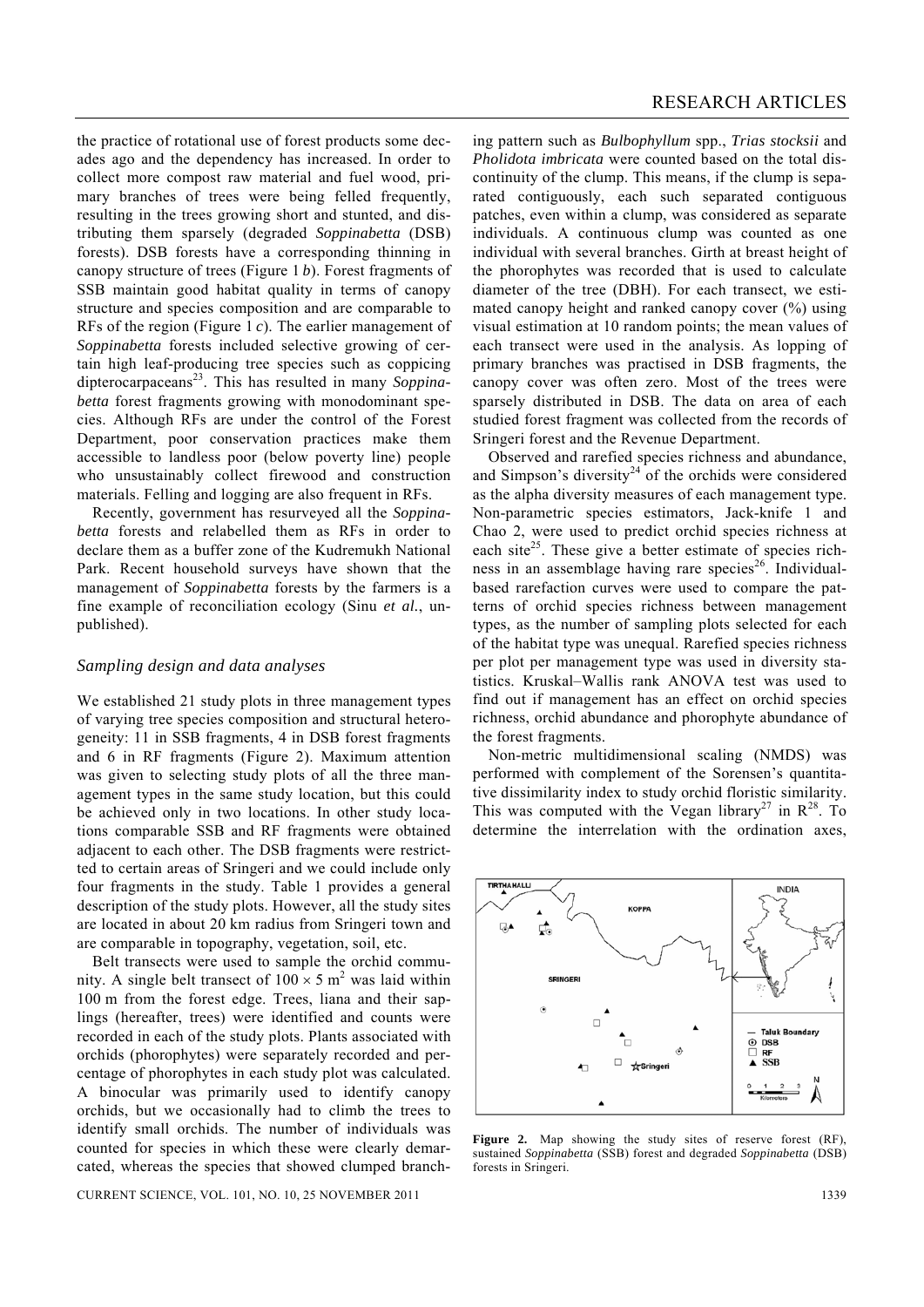# RESEARCH ARTICLES

| Location               | Elevation height<br>(m) | (m)     | Canopy Canopy<br>$(\% )$ | Area<br>of<br>cover fragment<br>(ha) | Tree<br>abundance<br>$(\%$ of<br>phoro-<br>phytes) | Tree<br>species<br>richness | Rarefied<br>orchid species<br>count per plot<br>per manage-<br>ment type | Rarefied<br>tree species<br>count per plot<br>per manage-<br>ment type | Mean<br>DBH (cm)<br>of phoro-<br>phytes<br>(range) | Species<br>richness of<br>orchids<br>(abundance) |
|------------------------|-------------------------|---------|--------------------------|--------------------------------------|----------------------------------------------------|-----------------------------|--------------------------------------------------------------------------|------------------------------------------------------------------------|----------------------------------------------------|--------------------------------------------------|
| Harkodu*               | 726.9                   | 31      | 90                       | 41.2                                 | 101(1)                                             | 26                          | $\overline{4}$                                                           | 23.4                                                                   | 16.91<br>$(1-79.6)$                                | 4(21)                                            |
| Kotte*                 | 649.2                   | $22\,$  | $\bf 80$                 | 64                                   | 85 (16.5)                                          | 27                          | 5.2                                                                      | 26.4                                                                   | 15.68<br>$(1-37.6)$                                | 9(154)                                           |
| Kumbarakodu*           | 659.9                   | $20\,$  | $\bf 80$                 | 73                                   | 82 (35.4)                                          | 25                          | 1.4                                                                      | 25.0                                                                   | 16.81<br>$(1.6-29.3)$                              | 2(47)                                            |
| Makkimane*             | 691.6                   | 22      | 60                       | 44.5                                 | 126(16)                                            | 24                          | 4.5                                                                      | 20.1                                                                   | 29.33<br>$(1-114.6)$                               | 8(415)                                           |
| Meega*                 | 705.3                   | 35      | 70                       | 121.4                                | 109(7.3)                                           | 21                          | $3.5$                                                                    | 17.8                                                                   | 56.95<br>$(2.2 - 110.8)$                           | 7(81)                                            |
| Vishwanath Mane* 683.3 |                         | 21      | $\bf 80$                 | 20.4                                 | 118 (14.4)                                         | 27                          | 4.5                                                                      | 22.4                                                                   | 22.39<br>$(2.22 - 73.25)$                          | 10(320)                                          |
| Begar**                | 633.6                   | 13      | 85                       | 1.3                                  | 342(3.7)                                           | 24                          | 1.7                                                                      | 7.7                                                                    | 15.12<br>$(1.0 - 78.0)$                            | 3(83)                                            |
| Bidrugodu**            | 642.2                   | 16      | 75                       | 2.4                                  | 86 (33.7)                                          | 33                          | 1.8                                                                      | 21.1                                                                   | 11.06<br>$(1.27 - 57.32)$                          | 6(257)                                           |
| Halanthur**            | 664.4                   | $\,8\,$ | 30                       | 2.5                                  | 100(15)                                            | 9                           | 3.1                                                                      | 5.9                                                                    | 20.25<br>$(5.09 - 51.91)$                          | 10(289)                                          |
| Harkodu**              | 716.5                   | 19      | 80                       | 4.4                                  | 98 (24.5)                                          | 27                          | 5.1                                                                      | 14.7                                                                   | 18.62<br>$(1.0 - 101.9)$                           | 11 (106)                                         |
| Honnavalli**           | 700.4                   | 29      | 76                       | $\overline{c}$                       | 150(2.7)                                           | 39                          | 3                                                                        | 16.7                                                                   | 13.61<br>$(7.3 - 18.47)$                           | 3(12)                                            |
| Kaimana**              | 637.9                   | 10      | $\bf 80$                 | 1.4                                  | 171(23.4)                                          | 17                          | 4.1                                                                      | 10.1                                                                   | 11.07<br>$(1.0 - 28.7)$                            | 11(128)                                          |
| Kumbarakodu 1** 687.6  |                         | 10      | 70                       | $\overline{4}$                       | 116(31)                                            | 29                          | 2.4                                                                      | 17.1                                                                   | 13.22<br>$(2.5 - 44.6)$                            | 16(404)                                          |
| Kumbarakodu 2**        | 640.4                   | 16      | 80                       | 2.4                                  | 81 (23.5)                                          | 23                          | 2.5                                                                      | 16.0                                                                   | 16.06<br>$(1.6 - 57.3)$                            | 9(58)                                            |
| Mense**                | 665.3                   | 17      | 65                       | 2.4                                  | 141 (15.6)                                         | 16                          | 4.5                                                                      | 9.9                                                                    | 28.9<br>$(6.7 - 81.2)$                             | 12(117)                                          |
| Nemmar**               | 680.0                   | 15      | 65                       | $\overline{c}$                       | 62(34)                                             | 18                          | 1.1                                                                      | 14.7                                                                   | 9.14<br>$(0.5-43)$                                 | 2(133)                                           |
| Tyavana**              | 720.2                   | 11      | 70                       | 2.4                                  | 39(51.3)                                           | 15                          | 3.1                                                                      | 15.0                                                                   | 10.56<br>$(1.91 - 31.8)$                           | 7(115)                                           |
| Halanthur 1***         | 643.4                   | $12\,$  | $\boldsymbol{0}$         | 2.3                                  | 11(27.3)                                           | 3                           | $6.0\,$                                                                  | $3.0\,$                                                                | 14.23<br>$(10.19 - 19.10)$                         | 6(57)                                            |
| Halanthur 2***         | 670.5                   | $\,8\,$ | 30                       | $2.2\,$                              | 67(52.2)                                           | $\tau$                      | $7.0\,$                                                                  | 3.7                                                                    | 17.50<br>$(7-46.5)$                                | 12 (412)                                         |
| Kumbarakodu 3*** 649.5 |                         | 9       | 5                        | 2.3                                  | 46(54.3)                                           | 23                          | 7.3                                                                      | $8.5\,$                                                                | 14.63<br>$(1.91 - 108.2)$                          | 9(124)                                           |
| $Meega1***$            | 690.9                   | 2.5     | $\boldsymbol{0}$         | $3.8\,$                              | 58 (82.8)                                          | $16\,$                      | 11.7                                                                     | 6.6                                                                    | 10.10<br>$(1.91 - 63.7)$                           | 17(204)                                          |

\*Reserve forest; \*\*Sustained *Soppinabetta* forest; \*\*\*Degraded *Soppinabetta* forest.

management and fragment vegetation attributes were correlated (Spearman). Relationships between pairwise plot phorophyte floristic and orchid similarities (Sorensen's index) were studied within management types to examine whether tree species composition had an effect on orchid species composition.

 Spearman's rank correlation was used to find the relationship of orchid diversity with vegetation and fragment attributes. We used multiple linear regression analysis to examine the significance of phorophyte and fragment variables in determining orchid diversity; pooled data were used in the regression analysis. Variables with no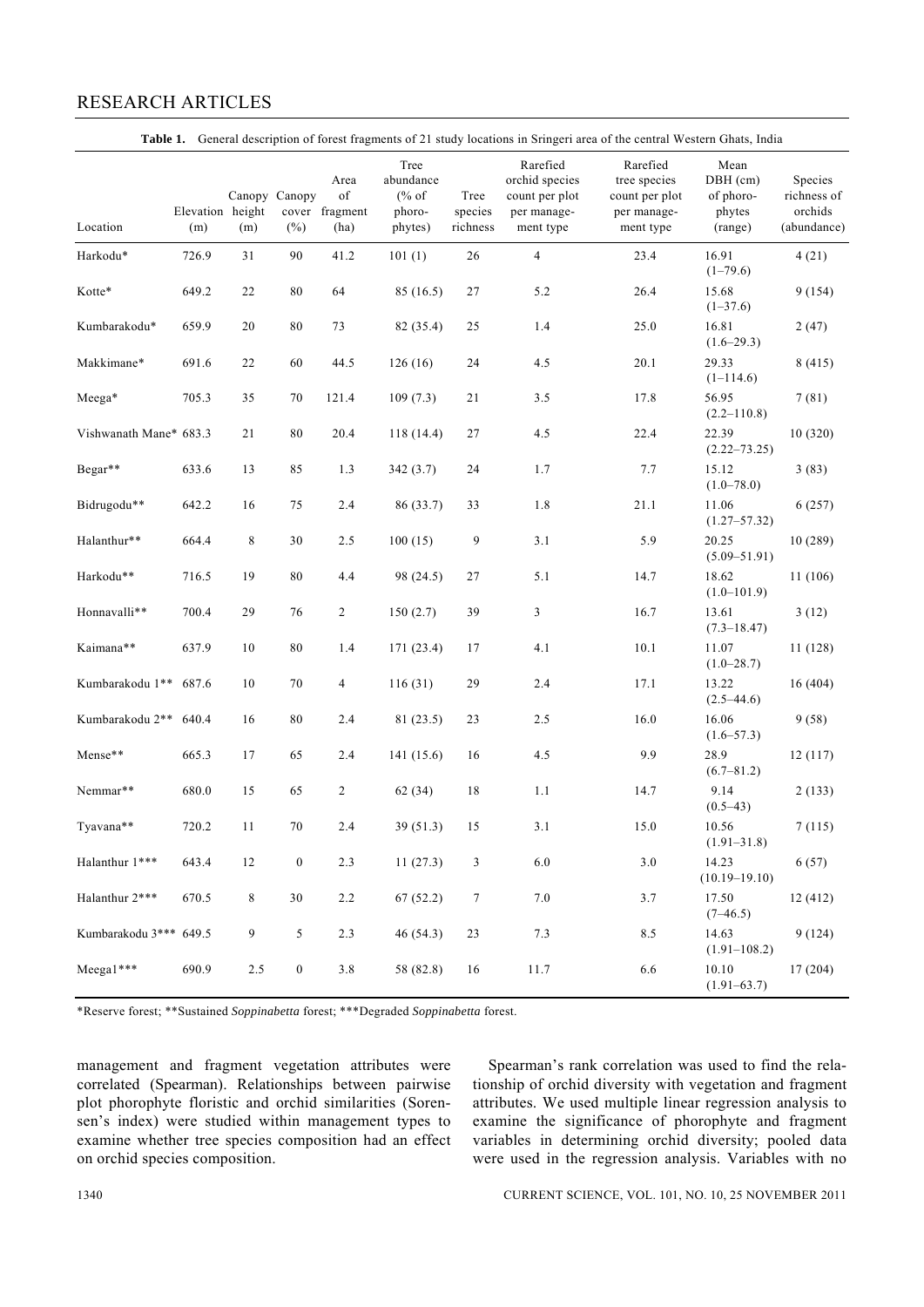| Table 2. Orchid individuals and frequency of 41 epiphytic orchid species and associated phorophyte species diversity in fragments of reserve |
|----------------------------------------------------------------------------------------------------------------------------------------------|
| forest (RF), sustained <i>Soppinabetta</i> (SSB) and degraded <i>Soppinabetta</i> (DSB) forests of Sringeri                                  |

| x x                                              |                          | Individuals per plot     |                          | Percentage of plots with orchids |                          |                          |                             |
|--------------------------------------------------|--------------------------|--------------------------|--------------------------|----------------------------------|--------------------------|--------------------------|-----------------------------|
| Orchid species                                   | RF                       | <b>SSB</b>               | <b>DSB</b>               | RF                               | <b>SSB</b>               | <b>DSB</b>               | Phorophyte<br>species count |
| Aerides crispum Lindl.                           | $\overline{\phantom{0}}$ | 0.18                     | $\qquad \qquad -$        | $\overline{\phantom{0}}$         | 18.2                     | $\qquad \qquad -$        | $\boldsymbol{2}$            |
| A. ringens (Lindl.) C. E. C. Fisch.              | 0.50                     | 0.18                     | $\overline{\phantom{0}}$ | 16.7                             | 9.1                      | $\overline{\phantom{0}}$ | 3                           |
| Bulbophyllum fimbriatum (Lindl.) Reichb.f.       | 10.00                    | $\overline{a}$           | $\overline{\phantom{0}}$ | 16.7                             | $\overline{\phantom{0}}$ | $\overline{\phantom{0}}$ | $\mathbf{1}$                |
| B. mysorensis (Rolfe) J. J. Sm.                  | 7.83                     | 0.73                     | 1.75                     | 33.3                             | 9.1                      | 50.0                     | 5                           |
| B. neilgherrense Wight.                          |                          | 0.64                     |                          | $\overline{\phantom{0}}$         | 9.1                      | $\overline{\phantom{m}}$ | $\overline{2}$              |
| Coelogyne breviscapa Lindl.                      | 0.17                     | 0.27                     | 0.25                     | 16.7                             | 18.2                     | 25.0                     | $\overline{4}$              |
| Cottonia peduncularis (Lindl.) Reichb.f.         | 2.67                     | 2.09                     | $\overline{\phantom{a}}$ | 50.0                             | 63.6                     | $\qquad \qquad -$        | 16                          |
| Cymbidium aloifolium (L.) Sw.                    | 0.17                     | 0.27                     | 0.50                     | 16.7                             | 27.3                     | 50.0                     | 6                           |
| Dendrobium crepidatum Lindl. & Paxton.           |                          | 3.73                     | 8.25                     | $\overline{\phantom{0}}$         | 27.3                     | 50.0                     | 6                           |
| D. herbaceum Lindl.                              | 28.33                    | 0.09                     | 2.50                     | 16.7                             | 9.1                      | 25.0                     | 6                           |
| D. aphyllum (Roxb.) C. E. C. Fisch.              | 4.67                     | 5.09                     | 17.75                    | 33.3                             | 72.7                     | 100.0                    | 23                          |
| D. jerdonianum Wight.                            | $\overline{\phantom{0}}$ | $\overline{\phantom{0}}$ | 0.50                     | $\overline{\phantom{0}}$         | $\overline{\phantom{0}}$ | 25.0                     | $\overline{2}$              |
| D. ovatum (L.) Kraenzl.                          | $\overline{ }$           | 0.27                     | 14.50                    | $\overline{\phantom{m}}$         | 18.2                     | 100.0                    | 12                          |
| D. peguanum Lindl.                               | L,                       |                          | 1.00                     | $\qquad \qquad -$                | $\overline{\phantom{0}}$ | 25.0                     | 3                           |
| Dendrobium sp.                                   | L                        | 0.36                     | 10.00                    | $\overline{\phantom{0}}$         | 9.1                      | 50.0                     | $\overline{7}$              |
| Eria dalzellii Lindl.                            |                          | 0.18                     | 10.50                    | $\overline{\phantom{m}}$         | 18.2                     | 50.0                     | 3                           |
| E. exilis Hook. f.                               | 6.33                     | 2.45                     | 0.25                     | 33.3                             | 27.3                     | 25.0                     | $\overline{7}$              |
| E. mysorensis Lindl.                             |                          | L.                       | 0.25                     | $\overline{\phantom{0}}$         | $\overline{\phantom{0}}$ | 25.0                     | $\mathbf{1}$                |
| Flickingeria nodosa (Dalz.) Seidenf.             | 0.17                     | $\overline{\phantom{0}}$ | $\qquad \qquad -$        | 16.7                             | $\qquad \qquad -$        | $\overline{\phantom{0}}$ | $\mathbf{1}$                |
| Gastrochilus fabelliformis (Blatt. & McCann)     | 2.33                     | 3.55                     | $\equiv$                 | 66.7                             | 54.5                     | $\equiv$                 | 17                          |
| Gastrochilus sp. 2                               | L,                       | 0.36                     | $\overline{\phantom{0}}$ | $\overline{\phantom{m}}$         | 9.1                      | $\overline{\phantom{0}}$ | $\overline{2}$              |
| Gastrochilus sp. 3                               | L.                       | 0.09                     | $\equiv$                 | $\equiv$                         | 9.1                      | L.                       | $\mathbf{1}$                |
| Kingidium mysorensis (Saldhana) Kumar            | 3.83                     | 1.18                     | $\qquad \qquad -$        | 16.7                             | 18.2                     | $\overline{\phantom{0}}$ | 8                           |
| Luisia macrantha Blatt. & McCann.                | 1.17                     | 1.36                     | $\qquad \qquad -$        | 50.0                             | 54.5                     | $\overline{\phantom{0}}$ | 10                          |
| L. zeylanica Lindl.                              | $\equiv$                 | 0.27                     | 1.00                     | $\equiv$                         | 9.1                      | 25.0                     | $\overline{2}$              |
| Oberonia brunoniana Wight.                       | 0.17                     | $\overline{\phantom{0}}$ | 0.25                     | 16.7                             | $\overline{\phantom{0}}$ | 25.0                     | $\overline{2}$              |
| O. iridiflora Lindl.                             | $\equiv$                 | 0.09                     | $\overline{\phantom{0}}$ | $\equiv$                         | 9.1                      | $\overline{\phantom{0}}$ | 1                           |
| O. platycaulon Wt.                               | $\overline{\phantom{0}}$ | 0.27                     | $\overline{\phantom{0}}$ | $\overline{\phantom{m}}$         | 9.1                      | $\overline{\phantom{0}}$ | 1                           |
| O. chandrasekharanii Nair, Ramachandran & Ansari | 0.67                     | 0.45                     | $\overline{\phantom{0}}$ | 50.0                             | 18.2                     | L,                       | 5                           |
| Oberonia sp. 1                                   | 0.33                     | 0.27                     | $\qquad \qquad -$        | 16.7                             | 18.2                     | $\overline{\phantom{0}}$ | 5                           |
| Oberonia. sp. 2                                  | 0.67                     | 0.36                     | $\overline{\phantom{0}}$ | 16.7                             | 9.1                      |                          | $\overline{2}$              |
| O. tenuis Lindl.                                 |                          | $\overline{\phantom{0}}$ | 2.00                     | $\overline{\phantom{a}}$         | $\overline{\phantom{0}}$ | 25.0                     | $\overline{2}$              |
| Pholidota imbricata Lindl. in W. J. Hook         | 0.17                     | 6.09                     | 14.25                    | 16.7                             | 72.7                     | 100.0                    | 29                          |
| Porpax jerdoniana (Wight.) Rolfe.                | $\overline{\phantom{0}}$ | $\qquad \qquad -$        | 1.75                     | $\overline{\phantom{a}}$         | $\qquad \qquad -$        | 50.0                     | $\overline{2}$              |
| P. reticulata Lindl.                             | <u>.</u>                 |                          | 0.50                     | $\overline{\phantom{m}}$         | $\equiv$                 | 25.0                     | $\mathbf{1}$                |
| Rhyncostylis retusa (L.) Bl.                     | 0.17                     | 0.36                     | 1.00                     | 16.7                             | 27.3                     | 25.0                     | 6                           |
| Robiquetia josephiana Manilal & Sathish          | 11.50                    | 0.09                     | $\equiv$                 | 16.7                             | 9.1                      | $\overline{\phantom{0}}$ | $\overline{2}$              |
| Cleisostoma tenuifolium (L.) Gareay              | 73.50                    | 120.82                   | 19.25                    | 100.0                            | 90.9                     | 100.0                    | 66                          |
| Trias stocksii Benth. ex Hook.f.                 | 17.67                    | 2.45                     | 91.00                    | 33.3                             | 54.5                     | 100.0                    | 15                          |
| Unidentified sp. 1                               | $\overline{\phantom{0}}$ | 0.09                     | $\overline{\phantom{a}}$ | $\qquad \qquad -$                | 9.1                      | $\overline{\phantom{0}}$ | $\mathbf{1}$                |
| Vanda sp.                                        | $\equiv$                 | $\equiv$                 | 0.25                     | $\overline{\phantom{m}}$         | $\equiv$                 | 25                       | $\mathbf{1}$                |

significant effects were removed step-wise to get the best explained linear model. The coefficients of determination are given throughout as adjusted  $r^2$  to account for differences in the sample size and the number of independent variables<sup>29</sup>. Tree abundance, tree species richness, DBH of phorophytes, abundance of large trees (DBH  $\geq 10$  cm), canopy cover and canopy height of fragment were included in the model.

 The importance value index (IVI) of the orchid species was compared between forest fragments of the three management types. IVI of an orchid species is the sum value of relative frequency and relative abundance of the orchid species in a given study  $plot^{21,30}$ . Estimated diversity and similarity indices were calculated using Estimates 8.0 (ref. 25). Diversity analysis was performed using

STATISTICA software (1999 edition). Biodiversity PRO (version 2) was used to calculate rarefied species richness. Regression and correlation analyses and ordination were performed using R (ref. 28).

#### **Results**

#### *Species richness, abundance and composition of epiphytic orchids*

A total of 3537 individuals of 41 epiphytic orchid species (Table 2; Figure 3) were recorded from the sampled 1.05 ha area of SSB, DSB and RF fragments. There were 31 observed orchid species in SSB (*S*rarefied = 26.16), 23 in DSB ( $S_{\text{rarefied}} = 22.96$ ) and 22 in RF ( $S_{\text{rarefied}} = 20.5$ ).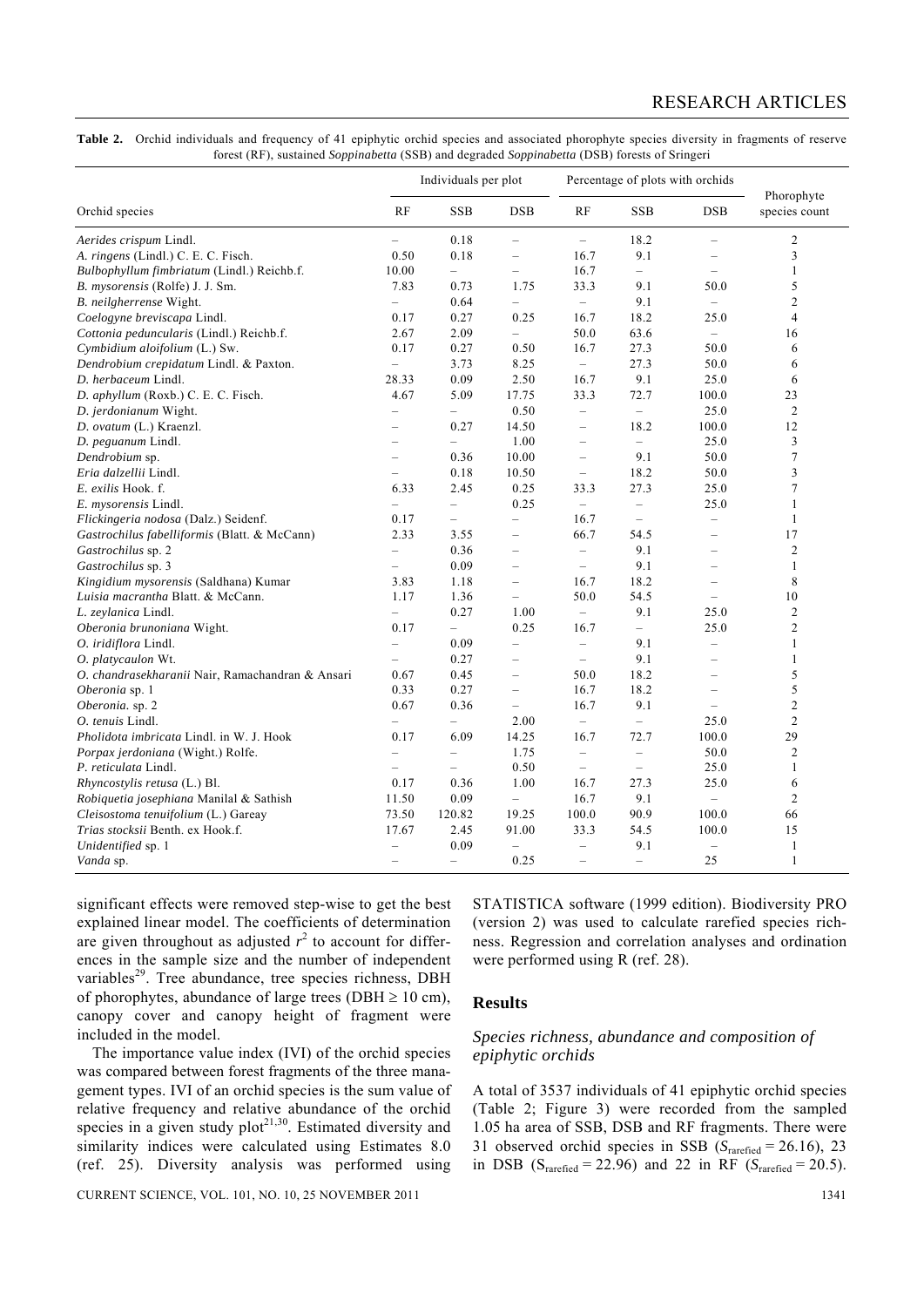| Diversity statistics                         | RF              | <b>SSB</b>      | <b>DSB</b>      |
|----------------------------------------------|-----------------|-----------------|-----------------|
| Observed species richness                    | 22              | 31              | 23              |
| Rarefied species richness                    | 20.5            | 26.16           | 22.96           |
| Abundance                                    | 1038            | 1702            | 797             |
| Simpson's diversity $(1/D)$                  | 0.23            | 0.62            | 0.24            |
| Jack-knife 1 species estimator               | 32.8            | 42.8            | 32              |
| Chao 2 species estimator                     | 35              | 39.86           | 30.07           |
| Chao 1 species estimator                     | 29.5            | 33.5            | 25.5            |
| Percentage of captured species (Chao 2)      | 63              | 78              | 76              |
| Average number of observed species per plot  | $6.7 \pm 3.07$  | $8.18 \pm 4.4$  | $11 \pm 4.7$    |
| Average number of rarefied species per plot* | $0.65 \pm 0.21$ | $0.27 \pm 0.11$ | $2 \pm 0.64$    |
| Average number of individuals per plot       | $173 \pm 160$   | $154.7 \pm 115$ | $199.2 \pm 154$ |
| Average number of phorophytes per plot       | $15.1 \pm 11.6$ | $26.6 \pm 16.6$ | $46.5 \pm 27.4$ |

**Table 3.** Comparison of epiphytic orchid diversity of forest fragments of RF, SSB and DSB in Sringeri

 $*P < 0.005$  KW: H(2, 21) = 14.15.

Mean orchid abundance per plot was 173 ( $\pm$  160; *N* = 6), 154.7 (± 115; *N* = 11) and 199.2 (± 154; *N* = 4) in RF, SSB and DSB fragments respectively. The Simpson's diversity was high in SSB  $(0.62)$  compared to RF  $(0.23)$ and DSB (0.24; Table 3). Considering the study plots of all three management types together, an average of 168.4 individuals ( $\pm 130$ ; range = 12–415;  $N = 21$ ) and 8.3 species  $(\pm 4.3; \text{ range} = 2-17; N = 21)$  was found per study plot. The rarefied species richness showed high variability in the study plots, ranging from 1.08 to 11.73 species (Table 1). Mean rarefied orchid species richness was significantly different in SSB, DSB and RF fragments (Kruskal–Wallis test, *H* = 14.15, *P* = 0.004; Table 3).

 Jack-knife 1 predicted the occurrence of 54.3 species (Chao  $2 = 51.8$  species, Chao  $1 = 44$  species) in 21 study plots. But in the present study 76% (Jack-knife 1) and 80% (Chao 2) of the total estimated species were recorded. In the fragments of the three management types, 63% (RF), 78% (SSB) and 76% (DSB) of the total predicted species (Chao 2) were observed (Table 3).

 We counted 2189 individuals of 161 tree and liana species from the sampled area; however, only 93 species (about 58%) and 463 individuals  $(21.2\%)$  were phorophytes. The proportion of phorophytes varied among study plots, ranging from 1% to 82.8% (Table 1). Mean phorophyte abundance was high in the forest fragments of SSB  $(26.6\% \pm 16.6)$  and DSB  $(46.5\% \pm 27.4)$  compared to RF (15.1%  $\pm$  11.6); but the difference was insignificant (Kruskal–Wallis test,  $H = 4.91$ ,  $P = 0.08$ ).

 The response of orchid species richness and abundance to phorophyte girth size (DBH) differed among the management types. In RF, abundance  $(r = 0.29, P = 0.03)$  was positively related with the phorophyte girth size, but no relation was found with orchid species richness. In SSB, no considerable relationship existed between phorophyte girth size and orchid species richness  $(r = -0.11)$ ; *P* > 0.05) and abundance  $(r = -0.13; P > 0.05)$ . In DSB, orchid abundance increased significantly with phorophyte girth size  $(r = 0.41, P = 0.003)$ , but the negative relationship with species richness was insignificant  $(r =$  $-0.20, P > 0.05$ .

About 36% of orchid species  $(\pm 0.18)$ ; range = 0–88%) and  $24\%$  ( $\pm$  0.11; range = 0–48%) of the phorophytes were common. The degree of overlap of orchid species was 36% (RF/SSB), 25% (RF/DSB) and 38% (SSB/ DSB). The compositional similarity of phorophytes was 30% (RF/SSB), 13% (RF/DSB) and 16% (SSB/DSB). Correlation studies showed that pairwise plot tree species compositional similarity related positively with the orchid compositional similarity in RF fragments, but the correlation was insignificant ( $r = 0.42$ ,  $P > 0.05$ ). However, in SSB and DSB, no relationship exist between pairwise tree and orchid compositional similarities  $(r = 0.10, P > 0.05)$ .

 NMDS ordination showed that the orchid community of DSB fragments was distinct (Figure 4). Tree species richness ( $r^2 = 0.28$ ,  $P = 0.05$ ), canopy cover of fragments  $(r^2 = 0.56, P = 0.001)$  and management type  $(r^2 = 0.28, P = 0.001)$  $P < 0.01$ ) were related significantly with the ordination axes (Figure 4).

 IVI calculations showed that *Cleisostoma tenuifolium* was the most common and important species in the fragments of RF (IVI = 91.20) and SSB (IVI = 138.77). In DSB, the most frequent and important species was *Triasstocksii* (IVI = 58.56). *C. tenuifolium* was only the fourth important species  $(IVI = 21.31)$  in DSB (Figure 5). Although many orchid species were common, their relative frequency and abundance varied among the three management types (Table 2).

### *Effect of management and vegetation on epiphytic orchid diversity*

Epiphytic orchid abundance  $(r = 0.74, P \le 0.0001)$  and species richness  $(r = 0.82, P < 0.0)$  increased with the abundance of large trees in the fragments (Table 4). Orchid species richness  $(r = -0.49, P \le 0.05)$  decreased with canopy height of the fragments. Other phorophyte and fragment variables had no significant effect on orchid diversity of the forest fragments in Sringeri.

 Considering all the three management types together, the largest proportion of variation in the orchid species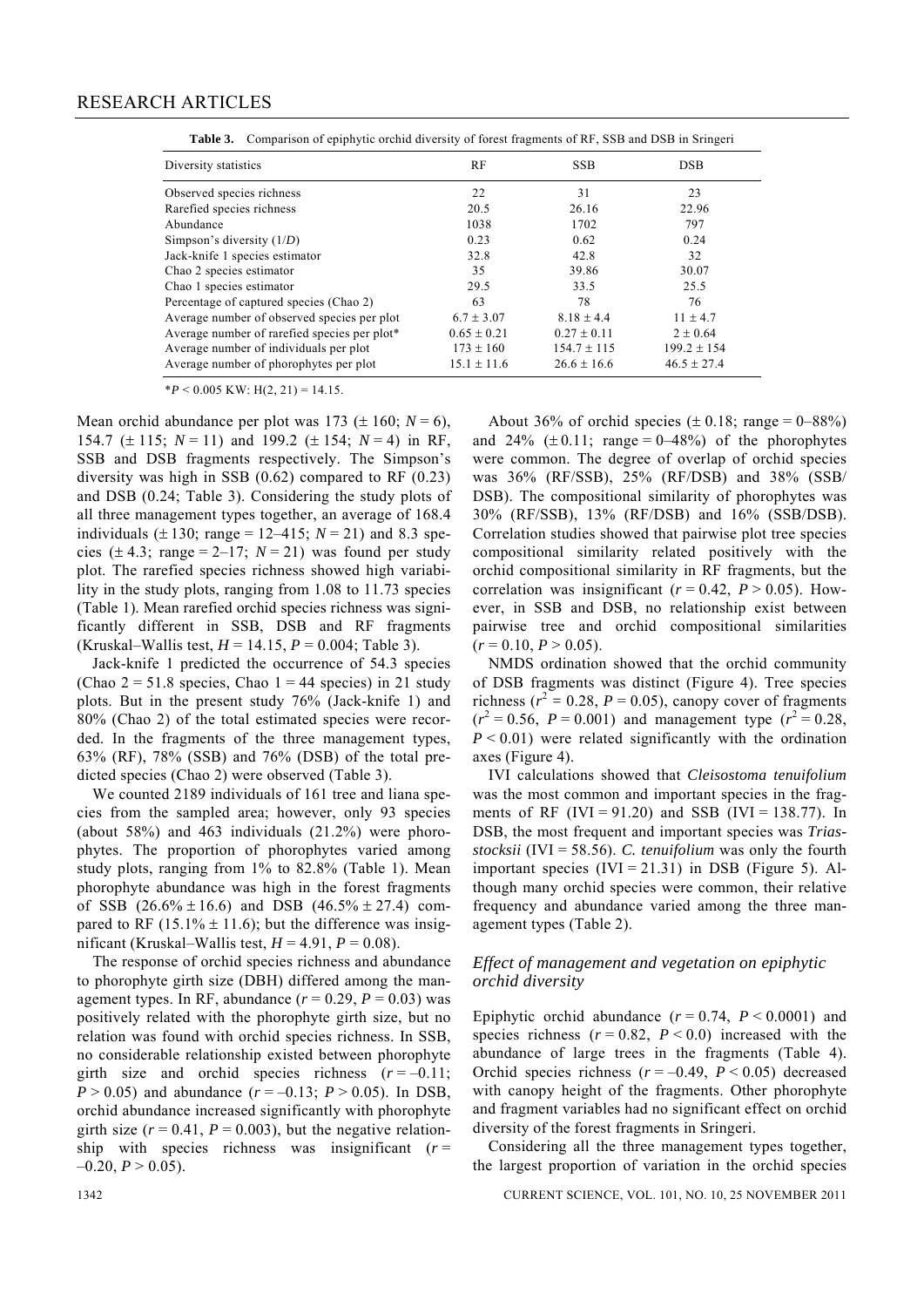## RESEARCH ARTICLES



**Figure 3.** Some common and rare orchid species of the *Soppinabetta* forests in Sringeri. *a*, *Aerides crispum* Lindl.; *b*, *Aerides ringens*  (Lindl.) C. E. C. Fisch; *c*, *Trias stocksii* Benth. exHook.f.; *d*, *Porpax reticulate* Lindl.; *e*, *Eria exilis* Hook. f.; *f*, *Oberonia tenuis* Lindl.; *g*, *Cleisostoma tenuifolium* (L.) Gareay; *h*, *Dendrobium ovatum* (L.) Kraenzl.; *i*, *Luisia macrantha* Blatt. & McCann.; *j*, *Cottonia peduncularis* (Lindl.) Reichb.f.l; *k*, *Cymbidium aloifolium* (L.) Sw. and *l*, *Robiquetia josephiana* Manilal & Sathish.

richness  $(r_{\text{adj}}^2 = 0.65; \quad F_{5,15} = 8.61; \quad P = 0.0005)$  was explained by the linear model that included tree species richness, tree abundance, canopy height, phorophyte DBH and density of large trees (Table 5). Variation in orchid abundance  $(r_{\text{adj}}^2 = 0.42; F_{3,17} = 5.91; P = 0.005)$ was explained by abundance of large trees, tree species richness and mean canopy cover of the fragments.

#### **Discussion**

The primary aim of the present study was to examine the conservation significance of farmer-managed *Soppinabetta* forest fragments of the Western Ghats. Orchid diversity of managed *Soppinabetta* forests of two degrees of disturbance has been compared with local small

CURRENT SCIENCE, VOL. 101, NO. 10, 25 NOVEMBER 2011 1343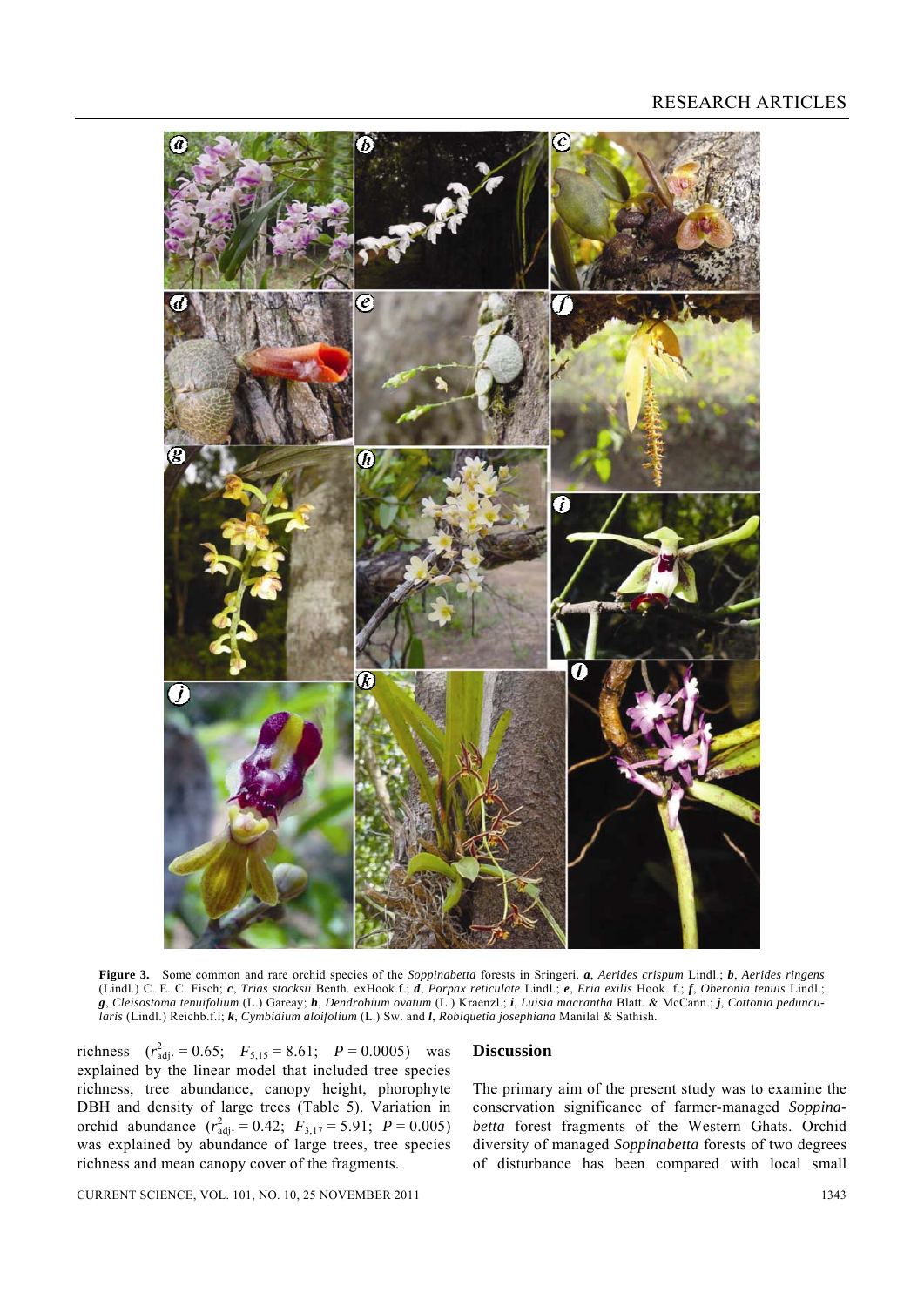#### RESEARCH ARTICLES

protected RF fragments. These fragments were considered in the present study, because the vegetation structure and composition, topography and environmental conditions of RFs are comparable to the *Soppinabetta* forests. It was also necessary to understand the quality of RFs of Sringeri in the conservation paradigm, as measures have been taken to reallocate the *Soppinabetta* forests as RFs.



**Figure 4.** Epiphytic orchid similarity of 21 forest fragments of Sringeri. Two-dimensional scatter plot of non-metric multidimensional scaling (NMDS) based on Sorensen's quantitative dissimilariy values (stress = 19.29;  $r^2 = 0.98$  for non-metric fit and  $r^2 = 0.92$  for linear fit of ordination distances). The plot also shows the correlation between the ordination axes and environmental and fragment variables. Abbreviations used in the plot: cc, Canopy cover; treerich, tree species richness; managementRF, Reserve forest; managementSSB, Sustained *Soppinabetta* forest, and managementDSB, Degraded *Soppinabetta* forest.



Figure 5. Plot showing the important value indices (IVI) of some of the dominant epiphytic orchid species in the fragments of RF, SSB and DSB in Sringeri. Cp, *Cottonia peduncularis*; Dc, *Dendrobium crepidatum*; Dh, *Dendrobium herbaceum*; Da, *Dendrobium aphyllum*; Do, *Dendrobium ovatum*; Dsp, *Dendrobium*; Gf, *Gastrochilus fabelliformis*; Km, *Kingidium mysorensis*; Pi, *Pholidota imbricata*; Rj, *Robiquetia josephiana*; Ct, *Cleisostoma tenuifolium*, and Ts, *Trias stocksii*.

The differences between *Soppinabetta* and RFs of Sringeri are primarily due to forest use and ownership; *Soppinabetta* forests, especially SSB forests, are managed in a sustainable fashion and receive local protection from owner farmers. Unlike this, RFs of the landscape are accessed by landless poor people for firewood, fodder collection and used for grazing, where the forest use is not in a sustainable fashion. Hence the quality of RFs is not comparable to a pristine forests of the Western Ghats. One probable caveat of the study is that orchid diversity of the *Soppinabetta* forest has not been compared with a continuous pristine forest of the Western Ghats. This is because continuous forests stand away from the *Soppinabetta* forest landscape in the western slope of the Western Ghats that differs geographically and ecologically from the *Soppinabetta* forests. However, we have compared our findings with other studies that have examined epiphyte and orchid diversity in continuous forests of the region. Because the forests of the study area are small, the sampling transects had to be laid within 100 m from the forest edge in most of the fragments.

 Being a major land-use type, the *Soppinabetta* forests maintain a high diversity of angiosperms $^{23,31}$ , and other functional guilds (P. A. Sinu, unpublished), that are comparable to local RFs of the study area. The 41 species of epiphytic orchids collected from 1.05 ha area of 21 forest fragments of Sringeri represent about 27% of the total orchids reported for the 160,000 sq. km area of the Western Ghats $32$ . Apparently no studies have investigated the ecology of epiphytic orchids alone, or examined the effect of ecosystem processes and changes on orchid conservation in India (but, see refs 10, 20 and 21). A comparison with these studies reveals that the fragments are at par with the continuous forests in conserving epiphyte diversity in the Western Ghats. Considering epiphytic orchids alone, it is apparent that the *Soppinabetta* forests of Sringeri maintain high local diversity in the entire Western Ghats<sup>10,20,21</sup> (Table 6).

Human dependence on forests can either positively $\delta$  or negatively<sup>16</sup> affect the orchid community. We hypothesized that DSB could be poor habitats for epiphytic orchids, because of high disturbance and poor quality of the forest stand. In contrast, the mean rarefied orchid

**Table 4.** Spearman rank correlation of orchid abundance and orchid species richness with environmental variables of forest fragments in Sringeri

| Variable                        | Orchid<br>abundance | Orchid species<br>richness |
|---------------------------------|---------------------|----------------------------|
| Tree abundance                  | 0.02                | 0.04                       |
| Tree species richness           | $-0.07$             | $-0.22$                    |
| Canopy height                   | $-0.41$             | $-0.47*$                   |
| Canopy cover                    | $-0.39$             | $-0.31$                    |
| <b>DBH</b>                      | 0.01                | 0.08                       |
| Large trees ( $\geq 10$ cm DBH) | $0.74**$            | $0.82***$                  |

\**P* < 0.05; \*\* *P* < 0.0005; \*\*\**P* < 0.00005.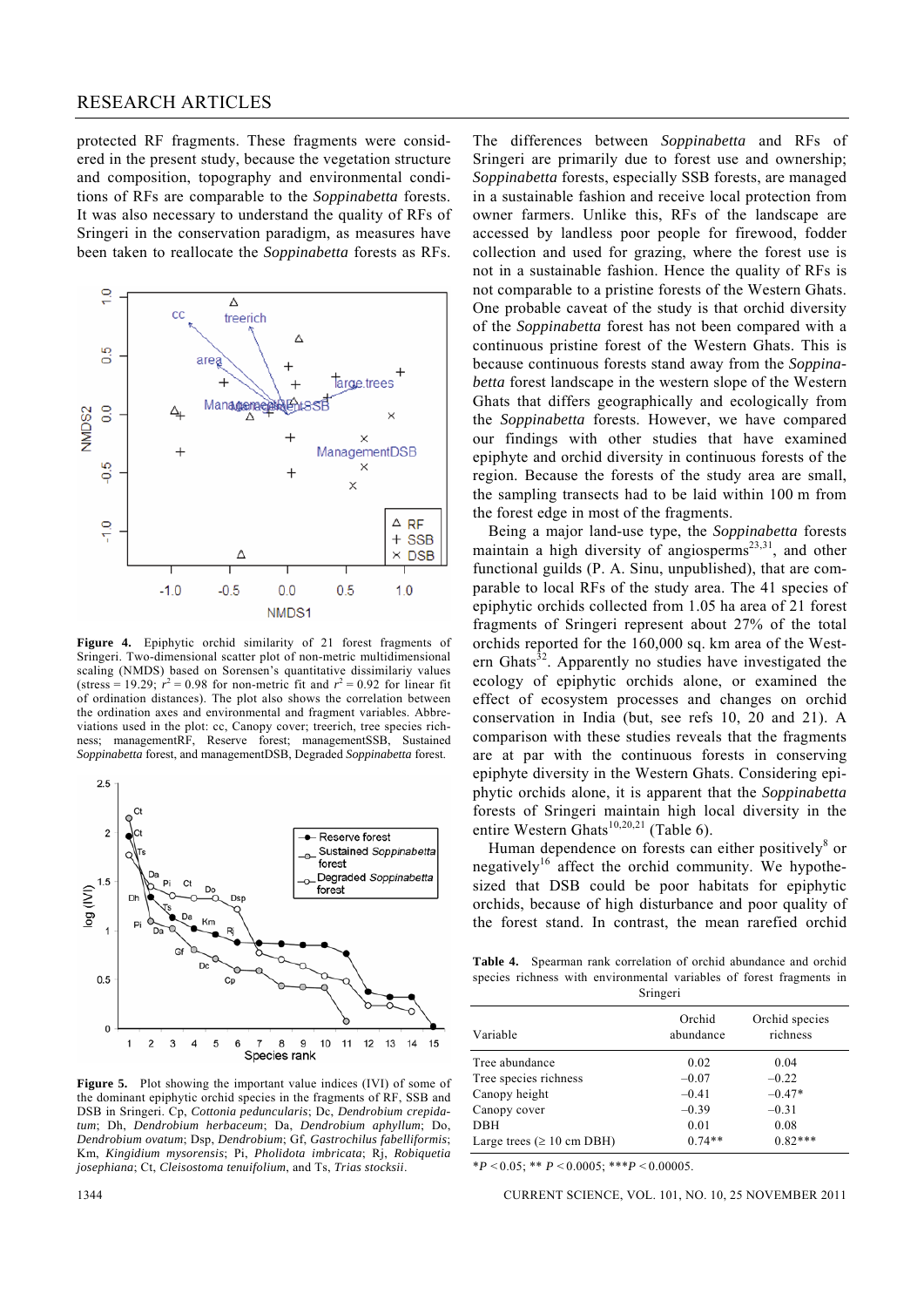| Table 5. Step-wise multiple regression analysis shows the significant variables that entered in the linear model |  |
|------------------------------------------------------------------------------------------------------------------|--|
| to explain the variation in epiphytic orchid species richness and abundance of the forest fragments in Sringeri  |  |

|                          |          | Standard |            |            |                      |      |            |            |
|--------------------------|----------|----------|------------|------------|----------------------|------|------------|------------|
| Parameter                | Estimate | error    | $t$ -value | $P$ -value | $R_{\text{adi}}^2$ . | d.f. | $F$ -value | $P$ -value |
| Orchid species richness  |          |          |            |            | 0.65                 | 5,15 | 8.61       | 0.0005     |
| Intercept                | 4.59     | 2.28     | 2.01       | 0.06       |                      |      |            |            |
| Tree abundance           | $-0.02$  | 0.01     | $-1.98$    | 0.06       |                      |      |            |            |
| Tree species richness    | 0.17     | 0.08     | 2.01       | 0.06       |                      |      |            |            |
| Canopy height            | $-0.32$  | 0.11     | $-2.78$    | 0.01       |                      |      |            |            |
| <b>DBH</b>               | 0.09     | 0.03     | 2.72       | 0.01       |                      |      |            |            |
| Abundance of large trees | 0.40     | 0.10     | 4.54       | 0.0003     |                      |      |            |            |
| Orchid abundance         |          |          |            |            | 0.42                 | 3,17 | 5.91       | 0.005      |
| Intercept                | 11.36    | 79.90    | 0.14       | 0.89       |                      |      |            |            |
| Tree species richness    | 4.13     | 3.43     | 1.20       | 0.24       |                      |      |            |            |
| Canopy cover             | $-1.07$  | 0.97     | $-1.09$    | 0.29       |                      |      |            |            |
| Abundance of large trees | 12.73    | 3.15     | 4.04       | 0.0008     |                      |      |            |            |

**Table 6.** Number of epiphytic orchid species reported in comparable studies in the Western Ghats and Eastern Himalayas

| Study                                      | Study area             | <b>Status</b>                                     | Area<br>sampled (ha) | Orchid<br>species |
|--------------------------------------------|------------------------|---------------------------------------------------|----------------------|-------------------|
| Padmawathe <i>et al</i> . <sup>20</sup>    | Eastern Himalayas      | Wildlife Sanctuary                                | 0.75                 | 33                |
| Annaselvam and Parthasarathy <sup>21</sup> | Southern Western Ghats | National Park                                     | 30                   | 13                |
| Page <i>et al.</i> <sup>10</sup>           | Central Western Ghats  | Sacred forest and continuous reserve forest       | 3.5                  | 26                |
| Sinu <i>et al.</i> (present study)         | Central Western Ghats  | Soppinabetta forest and fragmented reserve forest | 1.01                 | 41                |

species richness, abundance and phorophyte density were higher in DSB. These results further support the findings that remnant isolated trees<sup>33</sup> and fragmented forests<sup>10,34</sup> maintain high epiphyte (all families) and orchid (Orchidaceae alone) diversity.

 Considering all the three management types together, the study shows that habitat transformation from SSB to DSB forests has an effect on the epiphytic orchid species composition. Most of the environmental variables were negatively associated with ordination axis 1, that was explained by the orchid community of DSB fragments. But, the transformation had no effect on alpha diversity of epiphytic orchids that were preserved<sup>35,36</sup>. The shift in orchid species in the present study was due to *C. tenuifolium* and *T. stocksii*. It is evident from Table 2 that *C. tenuifolium* had 121 individuals per study plot in SSB forests compared to 19.25 individuals in DSB. A reversal had occurred for *T. stocksii*, as at least 91 individuals per study plot occurred on phorophytes of DSB, unlike a miniscule 2.45 individuals per plot in SSB. Although the effect was not as prominent as in the case of *T. stocksii*, all species of *Dendrobium*, except *D. herbaceum*, were more likely to occur in DSB than in other two management types (Table 2).

 The power of landscape and environmental factors to explain epiphyte diversity can vary with habitat type and intensity of anthropogenic disturbances<sup>7,33,36</sup>. Excluding a few phorophyte-related variables, our study shows that landscape and fragment variables have no or minimal effect on orchid diversity of fragments<sup>10,33</sup>. The study hence assumes that the *Soppinabetta* forests may be selfsustained and self-contained, where conditions for natural propagation of epiphytic orchids may be conducive.

CURRENT SCIENCE, VOL. 101, NO. 10, 25 NOVEMBER 2011 1345

 Abundance of large trees in the fragments had a positive effect on epiphytic orchid diversity $37-39$ . Some striking but unexpected results were the lack of a relation between tree abundance and orchid diversity among fragments, which is contradictory $33,36$ . This, however, can be explained by the fact that some *Soppinabetta* forests are monodominant by the density of certain coppicing trees species, such as *Hopea* spp. and *Vateria indica* that are less colonized by epiphytic orchids. Therefore, the selective growing of certain trees that had been practised by farmers to get large quantity of quality leaf litter and green foliage must have had an effect on orchid diversity. High diversity of epiphytic orchids on lopped, scattered trees of DSB might have been the reason behind the inverse relation between canopy height of fragments and orchid diversity (Table 1).

 With 39 species of epiphytic orchids it is apparent that the *Soppinabetta* forests, irrespective of disturbance gradient, contribute to regional orchid conservation. These findings have been supported by several recent studies that report the importance of small patch forests and production landscapes in the conservation of epiphyte diversity7–10,33,34,40. The *Soppinabetta* forests therefore, provide an apt example of reconciliation ecology $4<sup>1</sup>$ .

 We find that RFs of Sringeri are at par with the *Soppinabetta* forests in maintaining local epiphytic orchid diversity. We suggest that a local inclusive approach would protect the *Soppinabetta* forests in this region<sup>42</sup>. However, we recommend the following two management practices by the farmers: (i) cutting primary branches of the trees and (ii) selective growing of litter-producing coppicing trees may be discouraged in order to reduce the shift in orchid species and maintain orchid diversity of the fragments respectively.